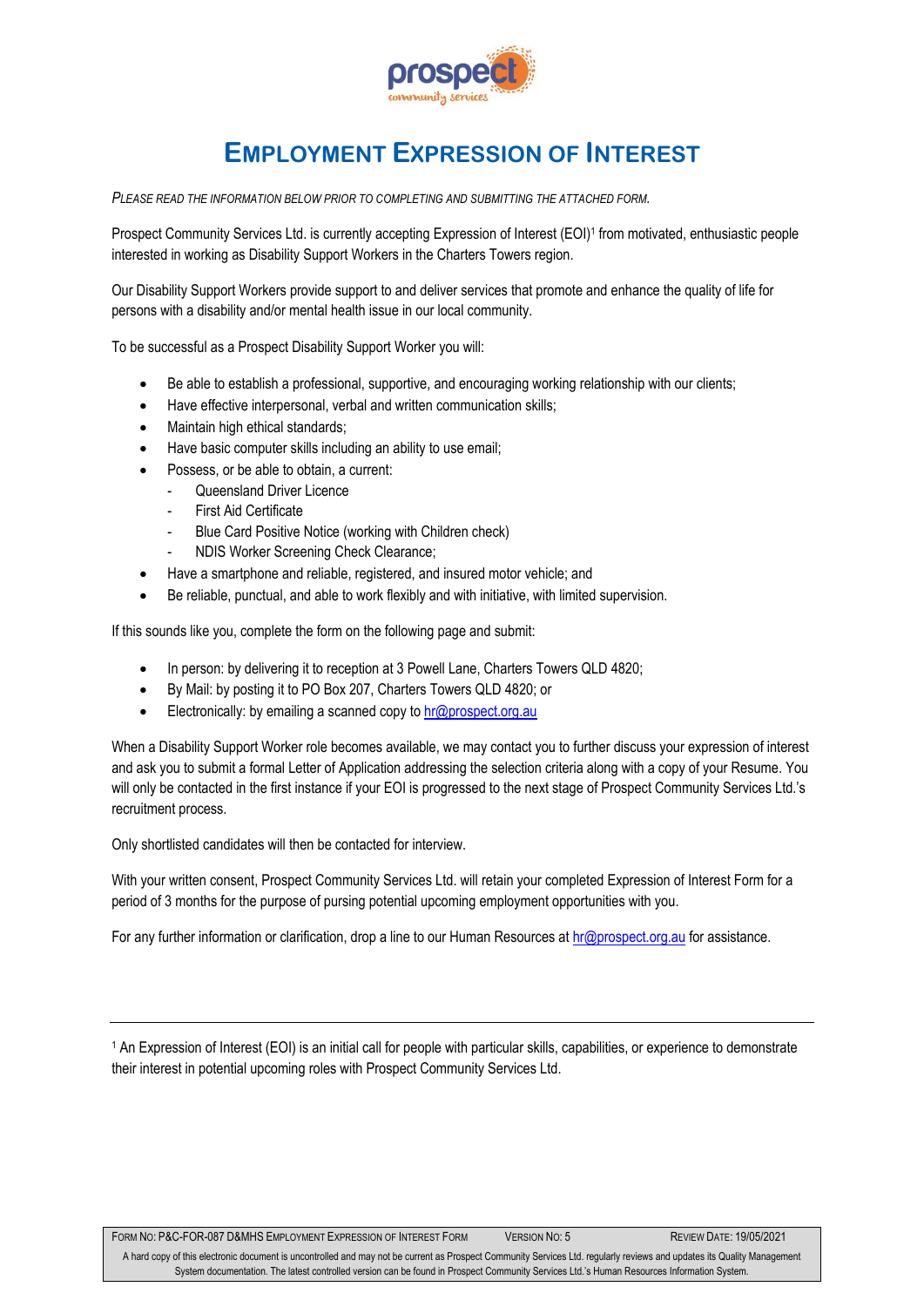

## **EMPLOYMENT EXPRESSION OF INTEREST FORM**

## **(DISABILITY AND MENTAL HEALTH SERVICES)**

| NAME:                                                                                                           |                 |                                                            |                       |  |  |  |  |
|-----------------------------------------------------------------------------------------------------------------|-----------------|------------------------------------------------------------|-----------------------|--|--|--|--|
| <b>ADDRESS:</b>                                                                                                 |                 |                                                            |                       |  |  |  |  |
| <b>PHONE NUMBER:</b>                                                                                            |                 |                                                            |                       |  |  |  |  |
| EMAIL:                                                                                                          |                 |                                                            |                       |  |  |  |  |
| <b>MY RECENT</b><br><b>EMPLOYMENT</b><br><b>HISTORY:</b>                                                        | <b>POSITION</b> | <b>EMPLOYER</b>                                            | <b>DATES EMPLOYED</b> |  |  |  |  |
|                                                                                                                 |                 |                                                            |                       |  |  |  |  |
|                                                                                                                 |                 |                                                            |                       |  |  |  |  |
| <b>WHY I WOULD BE A</b>                                                                                         |                 |                                                            |                       |  |  |  |  |
| <b>SUCCESSFUL</b><br><b>DISABILITY SUPPORT</b><br><b>WORKER (BASED ON</b><br>THE CRITERIA LISTED<br>ON PAGE 1): |                 |                                                            |                       |  |  |  |  |
|                                                                                                                 |                 |                                                            |                       |  |  |  |  |
|                                                                                                                 |                 |                                                            |                       |  |  |  |  |
|                                                                                                                 |                 |                                                            |                       |  |  |  |  |
|                                                                                                                 |                 | (Please attach an additional page if you need extra space) |                       |  |  |  |  |

FORM NO: P&C-FOR-087 D&MHS EMPLOYMENT EXPRESSION OF INTEREST FORM VERSION NO: 5 REVIEW DATE: 19/05/2021

A hard copy of this electronic document is uncontrolled and may not be current as Prospect Community Services Ltd. regularly reviews and updates its Quality Management System documentation. The latest controlled version can be found in Prospect Community Services Ltd.'s Human Resources Information System.